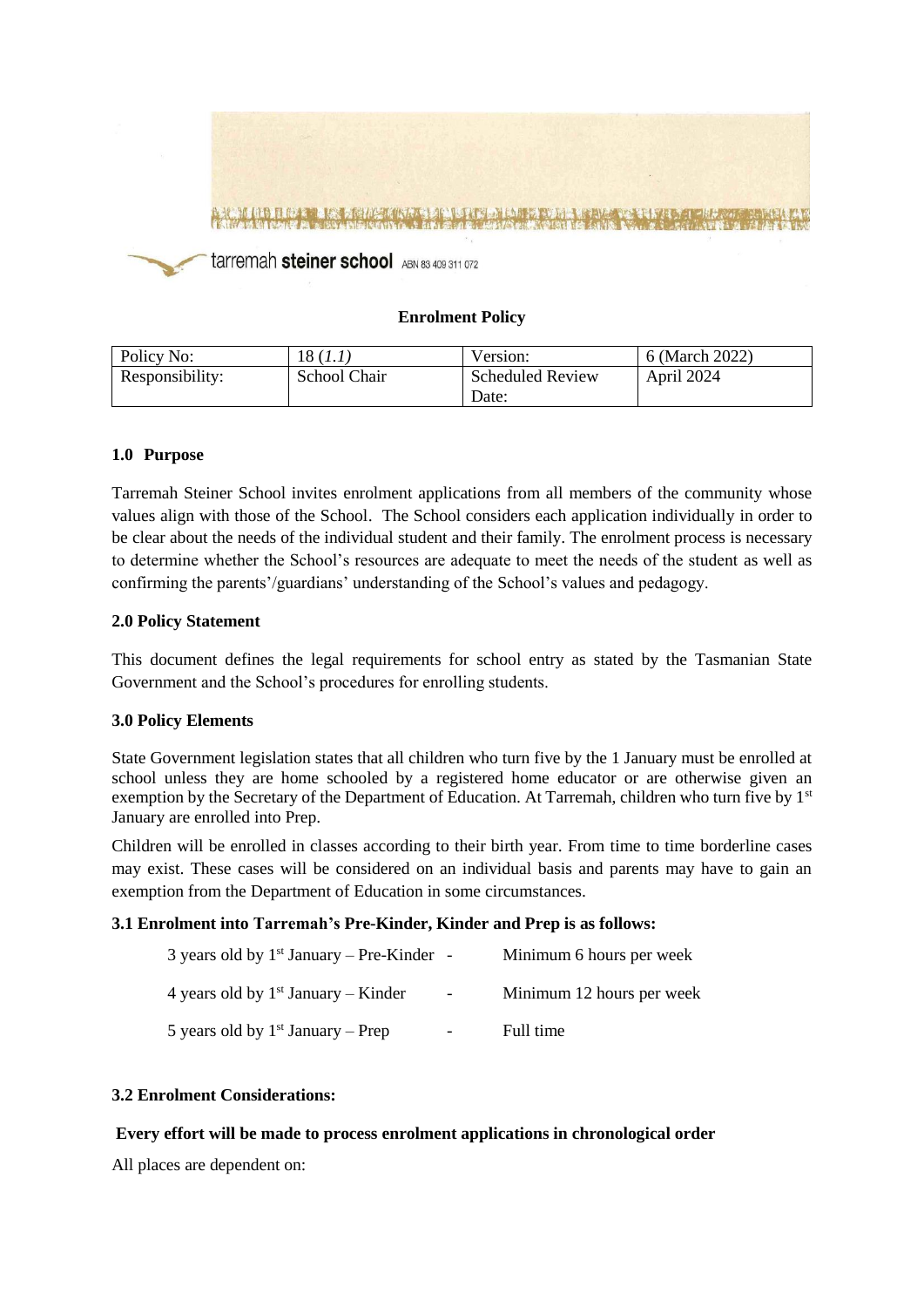- vacancies existing in the class
- **Successful enrolment meetings**
- Parental/Guardian completing the Enrolment Form indicating their acceptance of conditions of enrolment as stated therein.

# **3.3 Progression through the School**

Once a student is enrolled in the Early Childhood Centre (ECC), Grade 1 or at any other level, they continue on through to Class 10 without further enrolment applications being required. Progression through the School is governed by the adherence to the following policies:

- **Fee Policy**
- **Behaviour Management Policy**
- Complaints Management Policy
- **Parent/Community Rights and Responsibilities Policy**

### **3.4 Part-time Enrolment**

Tarremah Steiner School only accepts part-time enrolments for students with medical conditions, as documented by a registered medical practitioner, which makes it impossible for them to attend fulltime.

#### **4.0 Enrolment Procedure**

- 1. Enquires are taken at the Office where school brochures and information on enrolments are available.
- 2. Enrolment Application Form is completed
- 3. Payment of non-refundable Application Fee

# **4.1 Enrolment for Current Year**

- 1. The applicant will be placed on a Pre-enrolment List. A letter is sent to the parents confirming this.
- 2. When an applicant is placed on a Pre-enrolment List, the Enrolment Officer informs the relevant Class Teacher/Guardian.
- 3. The Class Teacher/Guardian contacts the prospective parents to arrange a meeting with the parents and the child (age dependent) and a financial meeting with the Enrolments Officer. The meeting with the Class Teacher is an opportunity to discuss the child's development and their specific needs as well as confirming the family's understanding of the School's values and pedagogy.
- 4. At the successful completion of this process, the child is placed on a waitlist for that class.
- 5. When a place becomes available, the Enrolment Officer contacts the parents to offer a place in the class and commencement date.
- 6. Acceptance of this offer is subject to confirmation by parents through the lodgement of the Facility Fee and signing of an Enrolment Acceptance Agreement.

#### **4.2 Enrolment for Future Years**

- 1. The applicant will be placed on a waitlist for the year the parents have selected. A letter is sent to the parents confirming this.
- 2. The Enrolment Officer will inform the relevant Class Teacher/Guardian of any students on their waitlist, in Term Four of the year prior to the requested enrolment year.
- 3. The Class Teacher/Guardian contacts the prospective parents to arrange a meeting with the parents and the child (age dependent) and a financial meeting with the Enrolments Officer. The meeting with the Class Teacher is an opportunity to discuss the child's development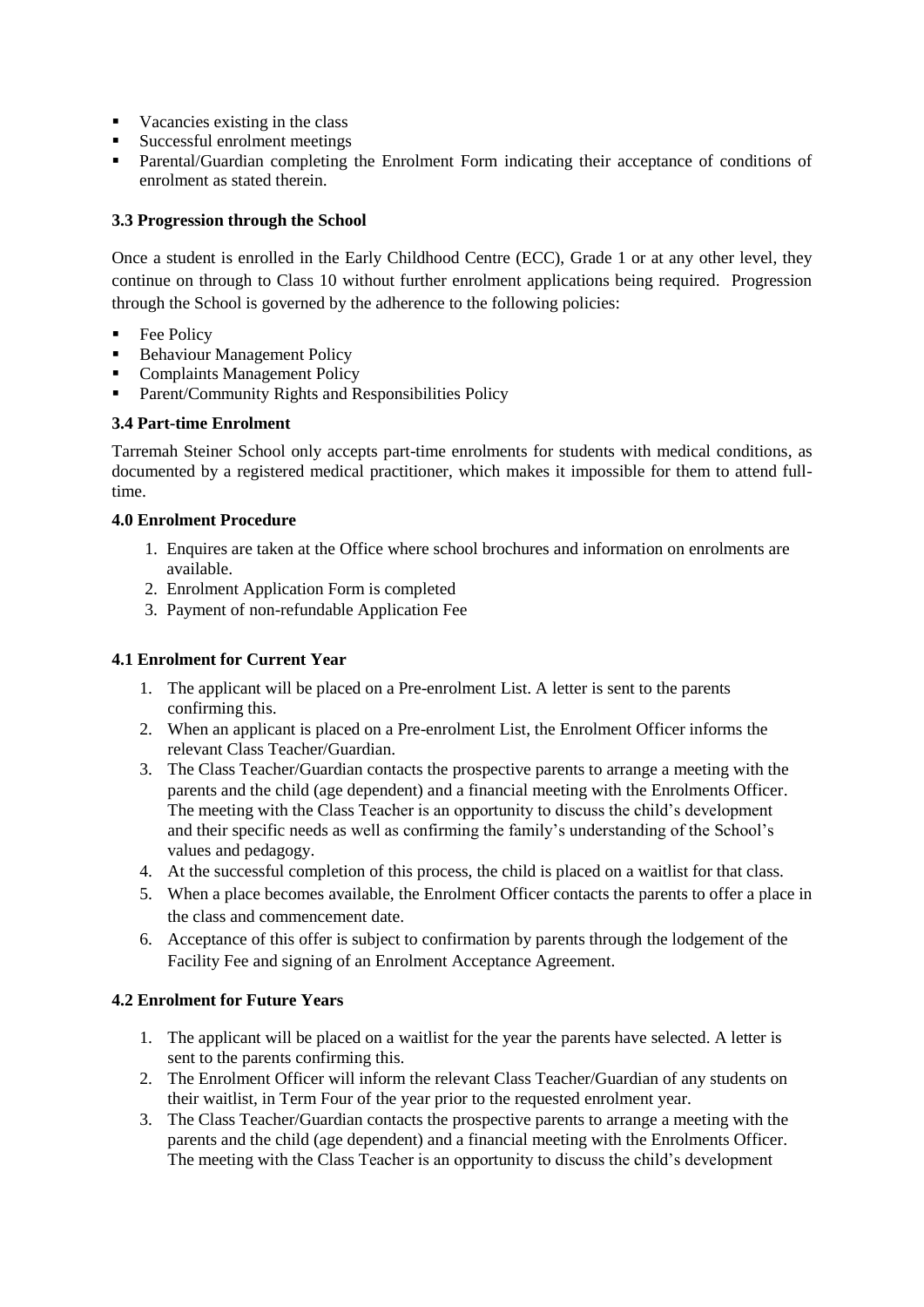and their specific needs as well as confirm the family's understanding of the School's values and pedagogy.

- 4. At the successful completion of this process, the child is placed on a waitlist for that class.
- 5. When a place becomes available, the Enrolment Officer contacts the parents to offer a place in the class and commencement date.
- 6. Acceptance of this offer is subject to confirmation by parents through the lodgement of the Facility Fee and signing of an Enrolment Acceptance Agreement.

# **5.0 Waiting List**

# **There are several considerations when selecting a student from the waitlist, these include:**

- The family's understanding of and alignment with the School's values and pedagogy
- Chronological order of enrolment applications<br>• Siblings of children already enrolled at Tarrem
- Siblings of children already enrolled at Tarremah, including those from blended families
- Children of members of staff
- Children transferring from other Steiner schools
- Children of the School's Alumni
- Children of families with a prior association with the School

### **6.0 Responsibilities**

- Parents are responsible for the full disclosure of medical conditions, learning and behaviour challenges that would require differentiation and additional resources.
- Parents are required to supply a copy of their child's birth certificate.
- When a child has come from another learning institution, parents are required to supply the School with the most recent school report with their enrolment application. When a child is coming from a home-schooling environment a brief description of the curriculum followed should accompany the application.
- Copies of any medical/psychological/educational assessments that would further inform the teacher may be requested.
- A copy of the child's Immunisation History must be supplied at the time of application. If a child is not immunized parents must supply a Statutory Declaration stating so.
- When a child was born outside of Australia, parents are required to supply a copy of the child's Visa or Australian Citizen Certificate.
- When a child has a significant allergy, is anaphylactic or asthmatic, parents are required to supply all relevant medical documents and action plans.
- Court Orders or Custody Arrangement Forms are also required if applicable.
- There is an expectation that parents will relay all pertinent information truthfully and in good faith, failure to do so will result in a review of enrolment and may result in a rescindment of the enrolment.

# **7.0 Related Documents**

Applications are accepted where the principles of the following policies can be met by the school and the parents/guardians:

- Fee Payment Policy
- Behaviour Management Policy
- Issues Resolution Policy
- Enrolment Application Form
- Enrolment Acceptance Agreement
- Enrolment Application Meeting Questionnaire